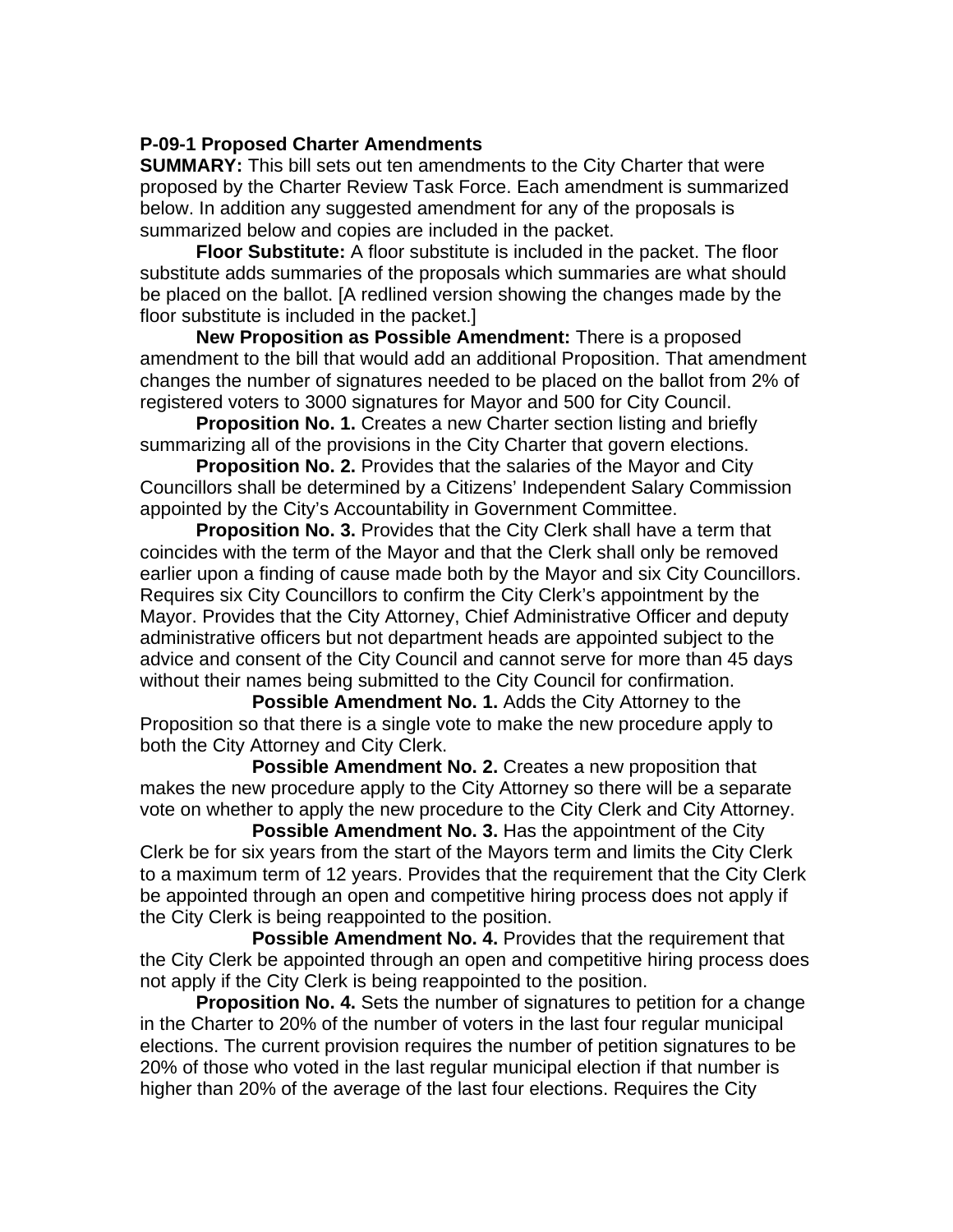Attorney to review any proposed petition. Requires approval of seven City Councillors to propose a Council initiated amendment to the City Charter and for the City Council to hold at least two public hearings on the proposed amendment. Requires the ballot on a proposed amendment to the City Charter to contain a summary of the proposed amendment reviewed by the City Attorney for accuracy. Allows the City Clerk to correct errors and omissions in the Charter and delete provisions declared to be illegal.

**Possible Amendment No. 1. Reduces the number of City** Councillors to propose a Council initiated amendment back to the current five.

 **Proposition No. 5.** Provide that the Mayor prepares the biennial capital improvements budget for submission to the Council. Sets specific dates for City Council action on the Mayor's annually proposed operating budget rather than using "60 days."

 **Possible Amendment No. 1.** Makes a clarifying change to avoid any confusion that it is only the Mayor's proposed operating budget that takes effect if there is not timely Council action and not the CIP budget.

**Proposition No. 6.** Prohibits discrimination based on disability, sexual orientation and gender identity in addition to the already prohibited discriminatory actions and to clarify that it is the City and not just the City Council that is responsible fro prohibiting discrimination. This is consistent with existing State law.

**Proposition No. 7.** Provides that it is the responsibility of the City and not just the City Council to act to protect the environment.

**Proposition No. 8.** Provides that enforcement of the Open and Ethical Elections Code shall be a civil process conducted by the Board of Ethics and Campaign Practices rather than a criminal process conducted by the City Attorney.

**Proposition No. 9.** Creates a new Article providing that the City Council is the ultimate planning and zoning authority but that it is the Mayor who is responsible to oversee the development, implementation, enforcement, and administration of land use plans. Calling on the Mayor and Council to work cooperatively with neighboring communities.

**Possible Amendment No. 1.** Removes the provision that the Mayor is responsible to oversee the development, implementation, enforcement, and administration of land use plans.

**Possible Amendment No. 2.** Removes the provision that the Mayor is responsible to oversee the development, implementation, enforcement, and administration of land use plans and that the Mayor and Council to should work cooperatively with neighboring communities.

**Proposition No. 10.** Creates a new Article providing that the City Council shall by ordinance establish a process for addressing violations of the Charter. That process shall include the creation of a three member committee to resolve allegations of a violation; one member appointed by the Council, one member appointed by the Mayor and the third member appointed by the first two.

**Possible Amendment No. 1.** Provide that the commission is not dealing with violations of the Charter but with resolving disputes over separation